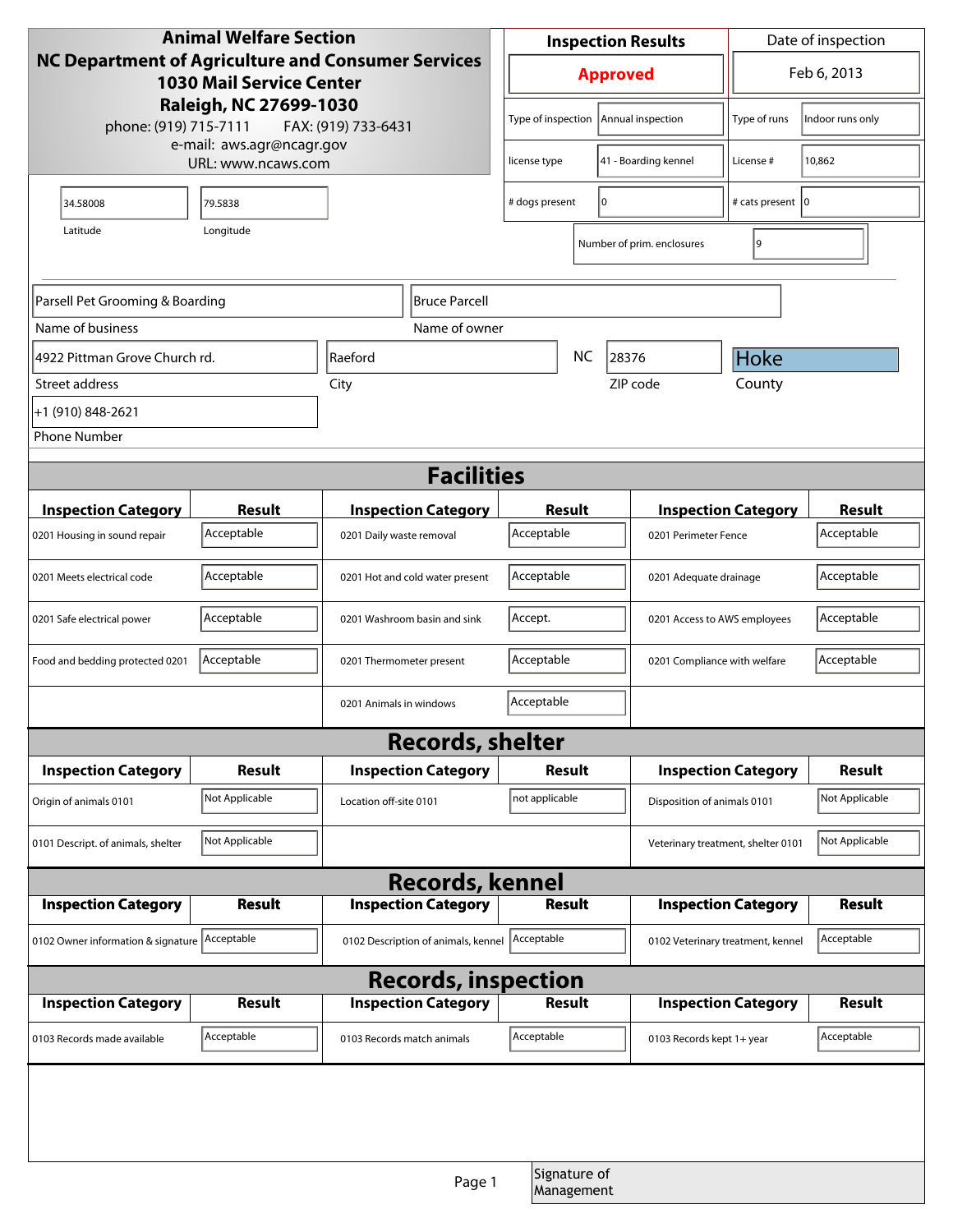| <b>Animal Welfare Section, NCDA&amp;CS</b>       |                                 |                                    | Date of inspection<br><b>Inspection Results</b> |                                   |                                                 |                |  |  |
|--------------------------------------------------|---------------------------------|------------------------------------|-------------------------------------------------|-----------------------------------|-------------------------------------------------|----------------|--|--|
|                                                  | Inspection Report, continued    |                                    | <b>Approved</b>                                 |                                   | Feb 6, 2013                                     |                |  |  |
|                                                  | Parsell Pet Grooming & Boarding | <b>Bruce Parcell</b>               |                                                 | Raeford                           |                                                 | <b>NC</b>      |  |  |
| <b>Indoor facilities</b>                         |                                 |                                    |                                                 |                                   |                                                 |                |  |  |
| <b>Inspection Category</b>                       | Result                          | <b>Inspection Category</b>         | Result                                          | <b>Inspection Category</b>        |                                                 | Result         |  |  |
| 0202 Ambient temperature, indoor                 | Acceptable                      | 0202 Ventilation, indoor           | Acceptable                                      | 0202 Lighting, indoor             |                                                 | Acceptable     |  |  |
| 0202 Imperv./Sanitary surf., indoor              | Acceptable                      | 0202 Drainage, indoor              | Acceptable                                      |                                   |                                                 |                |  |  |
| <b>Outdoor facilities</b>                        |                                 |                                    |                                                 |                                   |                                                 |                |  |  |
| <b>Inspection Category</b>                       | Result                          | <b>Inspection Category</b>         | Result                                          | <b>Inspection Category</b>        |                                                 | <b>Result</b>  |  |  |
| 0203 Impervious surfaces, outdoor                | Not Applicable                  | 0203 Housing, 1 per animal         | Not Applicable                                  |                                   | Not Applicable<br>0203 Protection from elements |                |  |  |
| 0203 Owner advised, outdoor                      | Not Applicable                  | 0203 Drainage, outdoor             | Not Applicable                                  |                                   |                                                 |                |  |  |
|                                                  |                                 | <b>Primary enclosures</b>          |                                                 |                                   |                                                 |                |  |  |
| <b>Inspection Category</b>                       | Result                          | <b>Inspection Category</b>         | Result                                          | <b>Inspection Category</b>        |                                                 | <b>Result</b>  |  |  |
| 0204 Drainage prev. cross contam.                | Acceptable                      | 0204 Fence height >= 5 feet        | Acceptable                                      | 0204 1:10 ratio, person: human    |                                                 | Not Applicable |  |  |
| 0204 Surf. impervious to moisture                | Acceptable                      | 0204 Enclosure is escape proof     | Acceptable                                      |                                   | 0204 Cats, $>=$ 4 sq. ft. / adult               |                |  |  |
| 0204 Prevent contact with wood                   | Acceptable                      | 0204 Solid resting surface         | Acceptable                                      |                                   | 0204 Cats, $<= 12$ / enclosure                  |                |  |  |
| 0204 Enclosures in sound repair                  | Acceptable                      | 0204 Cats, raised resting surface  | Not Applicable                                  |                                   | 0204 Cats, 1 litter pan / 3 adults              |                |  |  |
| 0204 Size of enclosure                           | Acceptable                      | 0204 Dogs, supervision if > 4      | Acceptable                                      |                                   |                                                 |                |  |  |
|                                                  |                                 | <b>Feeding</b>                     |                                                 |                                   |                                                 |                |  |  |
| <b>Inspection Category</b>                       | <b>Result</b>                   | <b>Inspection Category</b>         | Result                                          | <b>Inspection Category</b>        |                                                 | <b>Result</b>  |  |  |
| 0205 Feeding, 1x / day, adult                    | Acceptable                      | 0205 Feeding, 1 bowl / adult       | Acceptable                                      | 0205 Feeding, commercial food     |                                                 | Acceptable     |  |  |
| 0205 Feeding, bowl in good repair                | Acceptable                      | 0205 Feeding, quality food         | Not Applicable                                  | 0205 Feeding, bowl is protected   |                                                 | Acceptable     |  |  |
| 0205 Feeding, 2x / day, young                    | Acceptable                      |                                    |                                                 |                                   |                                                 |                |  |  |
|                                                  |                                 | <b>Watering</b>                    |                                                 |                                   |                                                 |                |  |  |
| <b>Inspection Category</b>                       | <b>Result</b>                   | <b>Inspection Category</b>         | Result                                          |                                   |                                                 |                |  |  |
| 0206 Watering, continuous access                 | Acceptable                      | 0206 Watering, bowl in good repair | Acceptable                                      |                                   |                                                 |                |  |  |
| Sanitation/Employees/Classification & Separation |                                 |                                    |                                                 |                                   |                                                 |                |  |  |
| <b>Inspection Category</b>                       | <b>Result</b>                   | <b>Inspection Category</b>         | Result                                          | <b>Inspection Category</b>        |                                                 | <b>Result</b>  |  |  |
| 0207 Waste removal 2x / day                      | Acceptable                      | 0207 Grounds overgrown             | Acceptable                                      | 0207 Young given social interact. |                                                 | Not Applicable |  |  |
| 0207 Animals removed while clean                 | Acceptable                      | 0207 Pest Control                  | Acceptable                                      | 0207 Species separated            |                                                 | Not Applicable |  |  |
|                                                  |                                 |                                    |                                                 |                                   |                                                 |                |  |  |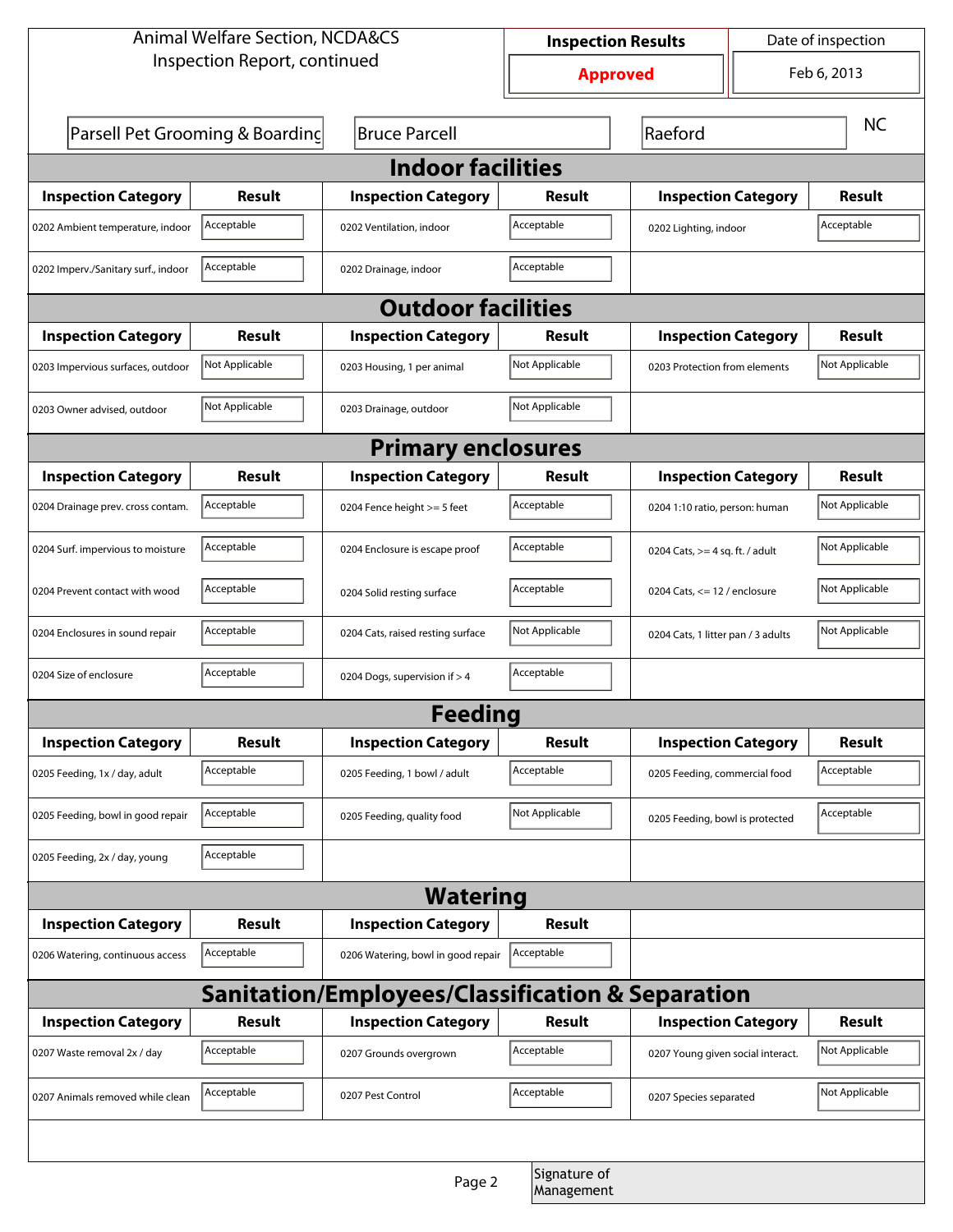| <b>Animal Welfare Section, NCDA&amp;CS</b>                                   |                                       |                                                                                                                                                       | <b>Inspection Results</b>            |                                                                                                                                     |             | Date of inspection |  |  |
|------------------------------------------------------------------------------|---------------------------------------|-------------------------------------------------------------------------------------------------------------------------------------------------------|--------------------------------------|-------------------------------------------------------------------------------------------------------------------------------------|-------------|--------------------|--|--|
|                                                                              | Inspection Report, continued          |                                                                                                                                                       | <b>Approved</b>                      |                                                                                                                                     | Feb 6, 2013 |                    |  |  |
|                                                                              | Parsell Pet Grooming & Boarding       | <b>Bruce Parcell</b>                                                                                                                                  |                                      | Raeford                                                                                                                             |             | <b>NC</b>          |  |  |
|                                                                              |                                       | <b>Sanitation/Employees/Classification &amp; Separation (continued)</b>                                                                               |                                      |                                                                                                                                     |             |                    |  |  |
| <b>Inspection Category</b>                                                   | <b>Result</b>                         | <b>Inspection Category</b>                                                                                                                            | <b>Result</b>                        | <b>Inspection Category</b>                                                                                                          |             | <b>Result</b>      |  |  |
| 0207 Enclosure sanitized 2x / day                                            | Acceptable                            | 0207 Number of employees                                                                                                                              | Acceptable                           | 0207 Isolation area & signage                                                                                                       |             | Acceptable         |  |  |
| 0207 Method of sanitation                                                    | Acceptable                            | 0207 Females in estrus, separated                                                                                                                     | Not Applicable                       | 0207 Long term care program                                                                                                         |             | Not Applicable     |  |  |
| 0207 Build./grnds., clean & repair                                           | Acceptable                            | 0207 Owner perm, commingling                                                                                                                          | Not Applicable                       | 0207 Animals confined                                                                                                               |             | Not Applicable     |  |  |
|                                                                              |                                       | 0207 Young with dam                                                                                                                                   | Not Applicable                       |                                                                                                                                     |             |                    |  |  |
|                                                                              |                                       | <b>Veterinary Care</b>                                                                                                                                |                                      |                                                                                                                                     |             |                    |  |  |
| <b>Inspection Category</b>                                                   | Result                                | <b>Inspection Category</b>                                                                                                                            | Result                               | <b>Inspection Category</b>                                                                                                          |             | Result             |  |  |
| 0210 Program of veterinary care                                              | Acceptable                            | 0210 Daily observation of animals                                                                                                                     | Acceptable                           | 0210 Rabies vaccination                                                                                                             |             | Acceptable         |  |  |
| 0210 Veterinary care when needed                                             | Acceptable                            |                                                                                                                                                       |                                      |                                                                                                                                     |             |                    |  |  |
| <b>Vehicles</b>                                                              |                                       |                                                                                                                                                       |                                      |                                                                                                                                     |             |                    |  |  |
| 0301 Vehicles mechanically sound                                             | Not Applicable                        | 0301 Fresh air and ventilation                                                                                                                        | Not Applicable                       | 0301 Cargo area clean                                                                                                               |             | Not Applicable     |  |  |
|                                                                              |                                       | <b>Primary Enclosure Used in Transportation</b>                                                                                                       |                                      |                                                                                                                                     |             |                    |  |  |
| <b>Inspection Category</b>                                                   | Result                                | <b>Inspection Category</b>                                                                                                                            | Result                               | <b>Inspection Category</b>                                                                                                          |             | Result             |  |  |
| 0302 Construction of enclosure                                               | Not Applicable                        | 0302 Age and species separated                                                                                                                        | Not Applicable                       | 0302 Size of transport enclosure                                                                                                    |             | Not Applicable     |  |  |
| 0302 Enclosure clean & sanitized                                             | Not Applicable                        |                                                                                                                                                       |                                      |                                                                                                                                     |             |                    |  |  |
|                                                                              | <b>Transportation: Food and Water</b> |                                                                                                                                                       |                                      | <b>Transportation: Care</b>                                                                                                         |             |                    |  |  |
| <b>Inspection Category</b>                                                   | <b>Result</b>                         |                                                                                                                                                       |                                      | <b>Inspection Category</b>                                                                                                          |             | Result             |  |  |
| 0303 Food & water during transport                                           | Not Applicable                        |                                                                                                                                                       |                                      | 0304 Observation of animals                                                                                                         |             | Not Applicable     |  |  |
|                                                                              |                                       | Narrative Explanation, if needed                                                                                                                      |                                      |                                                                                                                                     |             |                    |  |  |
|                                                                              |                                       | No inadequacies noted today. Facility is clean & odor free at time of inspection, no animals present today, owner                                     |                                      |                                                                                                                                     |             |                    |  |  |
| has been out for surgery for 3 weeks.                                        |                                       |                                                                                                                                                       |                                      |                                                                                                                                     |             |                    |  |  |
| Digital signature of inspector E.Garner<br>(disregard if report has 4 pages) |                                       | Digitally signed by E.Garner<br>DN: cn=E.Garner, o=AWS, ou=NCAGR,<br>email=elizabeth.garner@ncagr.gov,<br>Date: 2013.02.06 10:58:40 -05'00'<br>Page 3 | Signature of $\sqrt{}$<br>Management | check here if additional pages of narrative are attached<br>check here if a euthanasia inspection form is attached<br>$\pmb{\beta}$ |             |                    |  |  |
|                                                                              |                                       |                                                                                                                                                       |                                      |                                                                                                                                     |             |                    |  |  |